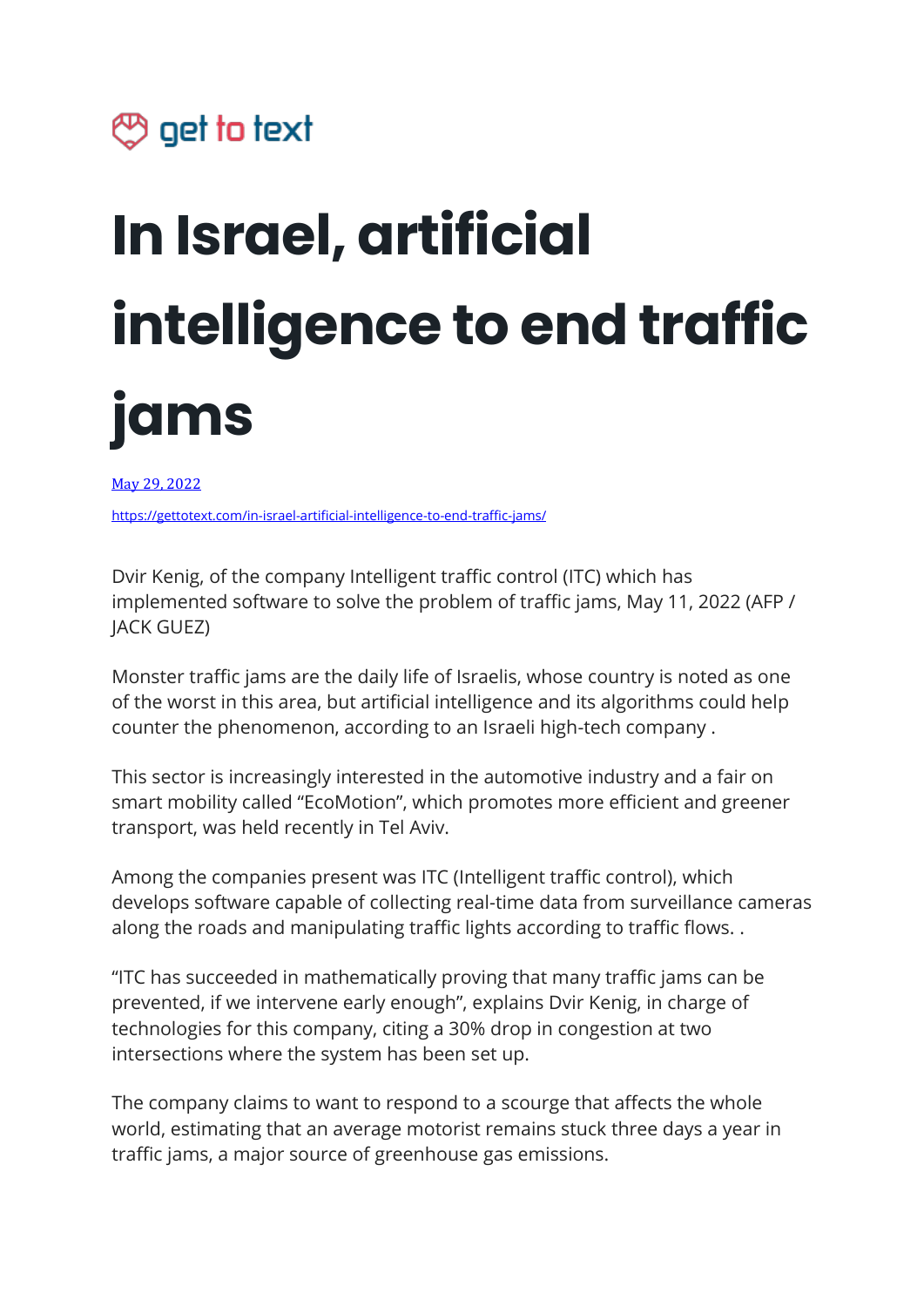Controlling traffic is a particularly important issue in Israel, where "transportation infrastructure is seriously insufficient compared to most other" developed countries, indicated the Organization for Economic Cooperation and Development (OECD) in a report published in 2021.

"Road congestion (in Israel) is one of the worst" in OECD countries, according to this report.



– Evolution –

General view of the "EcoMotion" smart mobility fair in Tel Aviv, May 11, 2022 (AFP/JACK GUEZ)

According to Meir Arnon, founder of the 'EcoMotion' trade show, growing global interest in smart mobility has enabled Israel — which bills itself as a 'start-up nation' due to its bubbling high-tech sector — to become a player in the automotive sector, while the country does not manufacture any.

"Cars have changed," he told AFP. "Before, they were made of metal, wheels and a radio, but today those things don't matter anymore."

"What differentiates car manufacturers these days is the driving experience (…), the ability of the vehicle to adapt to the driver," he continues.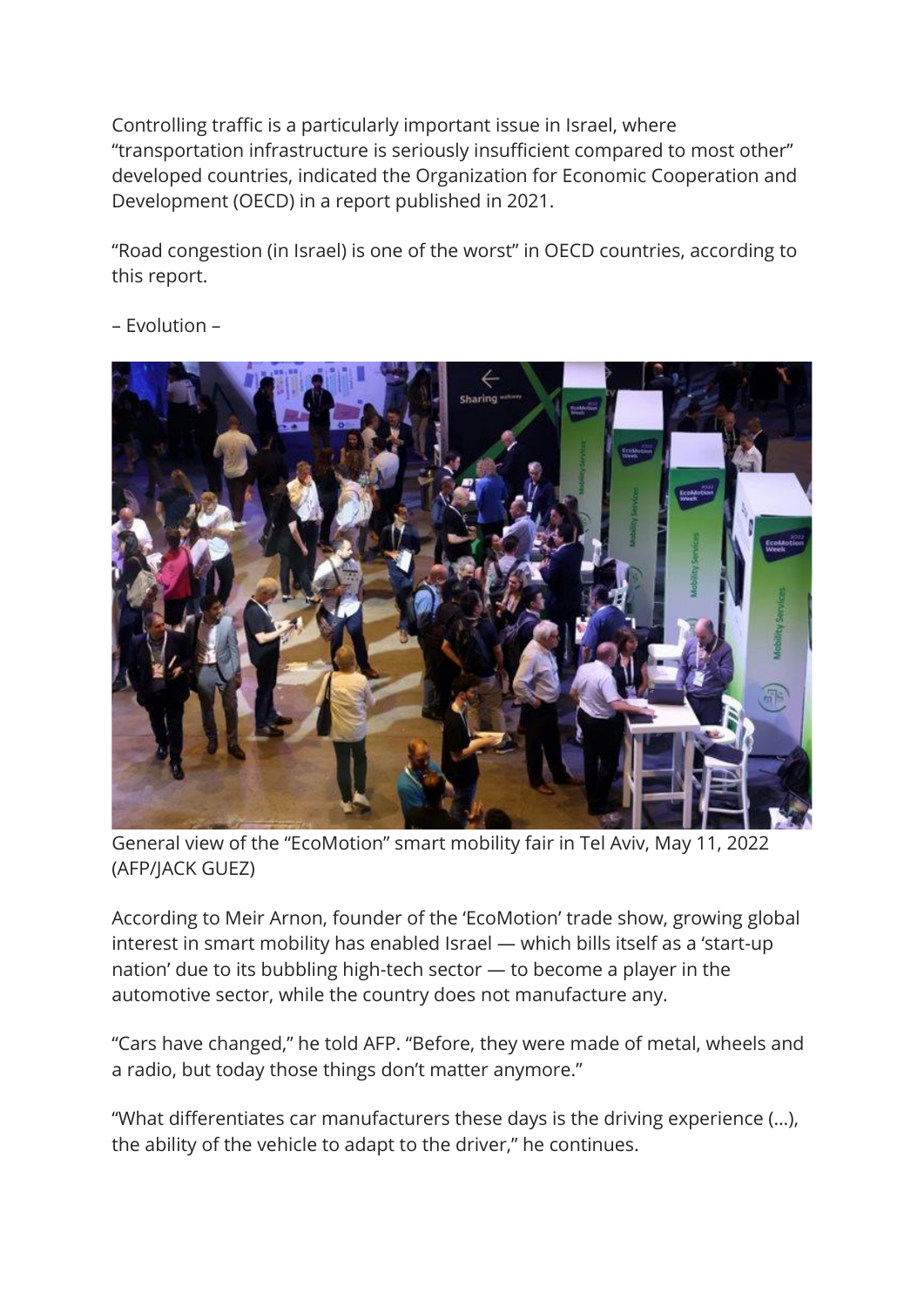According to him, the technological systems developed by the army and the private defense sector in Israel, especially in the fields of surveillance, communications and sensors, have become essential for car manufacturers.

With more than 600 tech start-ups — 'second only to Silicon Valley' — Israel has become a 'hub' for smart mobility, Arnon says, noting that 35 international auto companies have a presence in Israel , including the American giant General Motors (GM).

"The future of vehicles lies outside of vehicles: in the cloud, on our phones," says Gil Golan, head of GM's technical center in Israel, which he describes as fertile ground for "innovation." .



– Investments –

Yoav Elgrichi, CEO of the company Rider Dome specializing in road safety for motorcycles, May 11, 2022 (AFP / JACK GUEZ)

Rider Dome, another company present at the EcoMotion show in Tel Aviv, specializes in road safety: its cameras installed on the front and back of motorcycles use artificial intelligence to warn drivers of dangers around them. them.